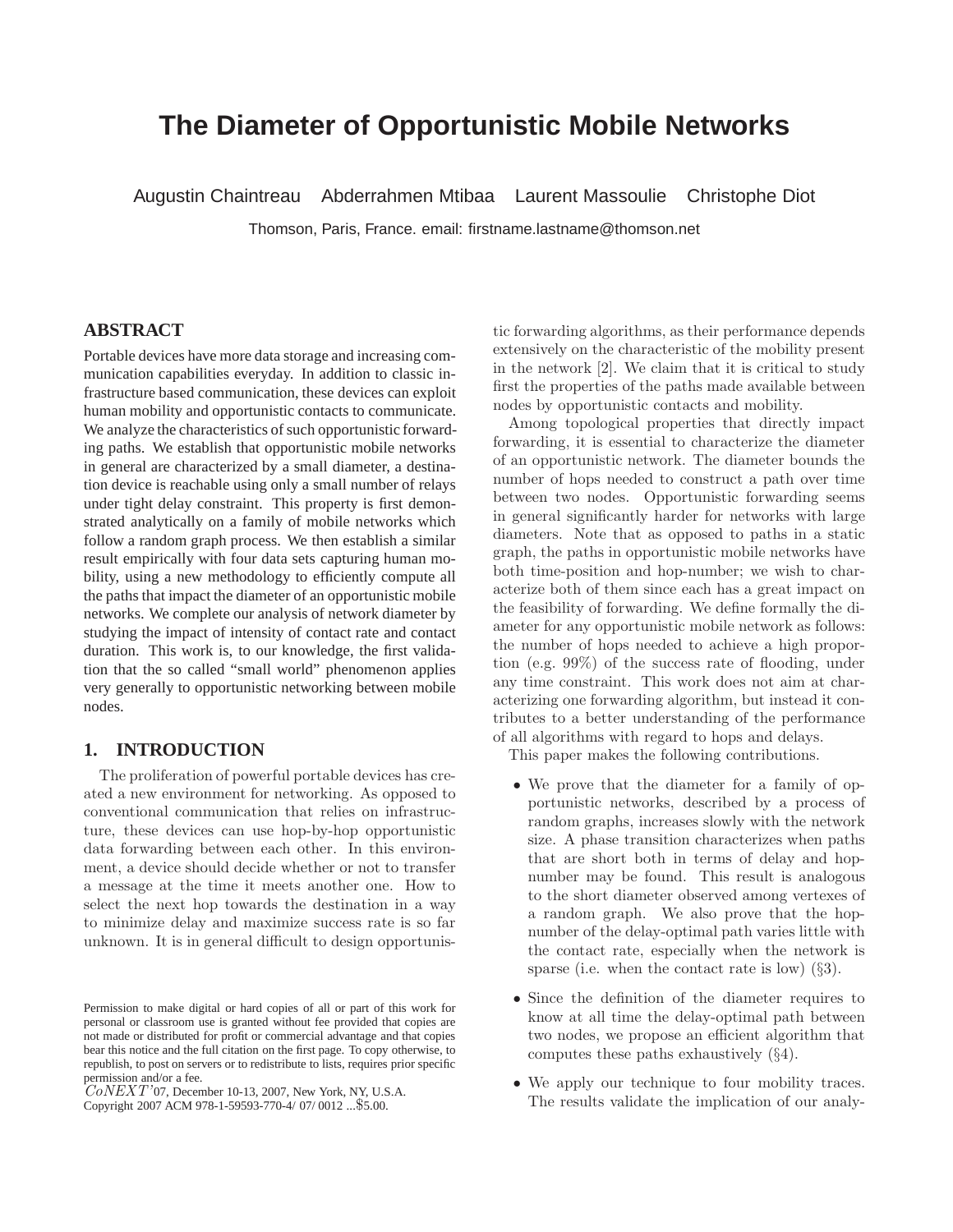sis for measurement of human mobility in diverse environments; we generally observe diameter between 4 and 6 hops (§5). Lastly, we investigate empirically the impact of different characteristics of opportunistic contacts (duration, intensity of contacts) on the network diameter (§6).

To the best of our knowledge, this work presents for the first time both simple analytical results and empirical evidence validating that the so called "small world" phenomenon is relevant for delay-efficient opportunistic networking.

# **2. RELATED WORK**

Opportunistic mobile networks can be seen as a class of delay-tolerant networks. As opposed to other works in this area, opportunistic forwarding do not make the assumption that details or summary about future device mobility are known (e.g. [7]) nor that mobility may be partly controlled to serve the network's need (e.g. [19]). Grossglauser and Tse pioneered theoretical analysis of opportunistic forwarding; they established in [5] that mobility increases the capacity of a network, when devices are densely deployed and follow a regular mobility process. Most of the forwarding algorithms proposed since that time (see e.g. [2] and references therein) includes for each packet a time-out and a maximum number of hops, to avoid consuming too much resource. These parameters should depend on the properties of paths available thanks to the mobility, although this aspect remains little known today. In [16], the authors advocate to use opportunistic connections and social network properties to improve data dissemination in mobile networks. Our paper justifies that the small world phenomenon can be beneficial in such context.

Previous works that characterize the impact of mobility on opportunistic forwarding have focused on the distribution of the time between two successive contacts for the same pair, also called the inter-contact time [2],[9, 18, 17]. [18] identifies modes in the contact process among buses, created by periodic schedule. In [17], using a data set extracted from students lectures schedule, the authors studies minimal delay and a "hop distance" separately; the latter is computed using a static graph extracted from the mobility. None of these previous works has studied the delay and hop-number properties of paths available over time in a general context. Pioneer experimental works collecting mobility traces did not consider multi-hop paths properties [6, 13, 4].

The characterization of paths length in a random graph is not a new research topic [8], but to the best of our knowledge, none of these works considered a graph that evolves with time. Up to now, the characterization of dynamic networks has considered contemporaneous paths in a graph with an increasing set of vertexes [12]. One essential new feature in our model is that the path

itself is not drawn at a given point in time, but should follow a sequence of steps in a chronological way. These structures, known as temporal networks, or sometimes called "evolving graphs", have been studied from an algorithmic standpoint [15, 10, 1]. None of these works analyzed large random structures with such property.

# **3. RANDOM TEMPORAL NETWORKS**

We model opportunistic mobile networks as a temporal network, i.e. a graph with a static set of nodes, and a set of edges that may change with time. In this paper we discuss the properties of sequences of edges that verify a chronological property. These sequence are generally called paths. As a consequence we need to study jointly how paths behave with respect to time and with respect to the sequence of nodes they follow.

We analyze in this section a family of simple temporal networks, random temporal networks, which capture dynamic edges using a sequence of uniform random graphs. In other words, we assume that during each time slot, a contact between two nodes may occur with a fixed probability, independently of other nodes and other time slots. A couple of variants of this model are presented to include the impact of continuous time, and different assumptions on the latency/bandwidth found locally. One of our main findings is a condition for the existence of paths with constraints on both delay and hop-number.

Before starting this study, note that random temporal networks follow simplifying assumptions about mobility that are not usually met in practice. This point is discussed further in §3.4. We present a more general model of temporal network in §4. It is used to study properties of paths found in empirical traces, where these assumptions need not hold.

#### **3.1 Definitions & Assumptions**

Consider a network made of N nodes. We are studying the properties of large graphs, assuming that the contact rate (i.e. the average number of contacts made by a node in a unit of time) remains a constant  $\lambda$ .

For any functions f, g of N, we write  $f(N) = \Theta(g(N))$ if there exist four positive constants c, C and  $\alpha$ ,  $\beta$  such that, for N sufficiently large, we have

$$
c(\ln N)^{-\alpha} \cdot g(N) \le f(N) \le C(\ln N)^{\beta} \cdot g(N).
$$

We use the following elementary consequence:

PROPOSITION 1. If  $f(N) = \tilde{\Theta}(N^a)$  with  $a \in \mathbb{R}$ , then  $a < 0 \implies \lim_{\infty} f = 0, a > 0 \implies \lim_{\infty} f = \infty$ ,

#### *3.1.1 Discrete-time model*

This may be seen as a generalization of the uniform random graph introduced by Erdős and Rényi. A classical uniform random graph is a graph  $G = (V, E)$  such that the set of edges  $E$  is a random variable verifying: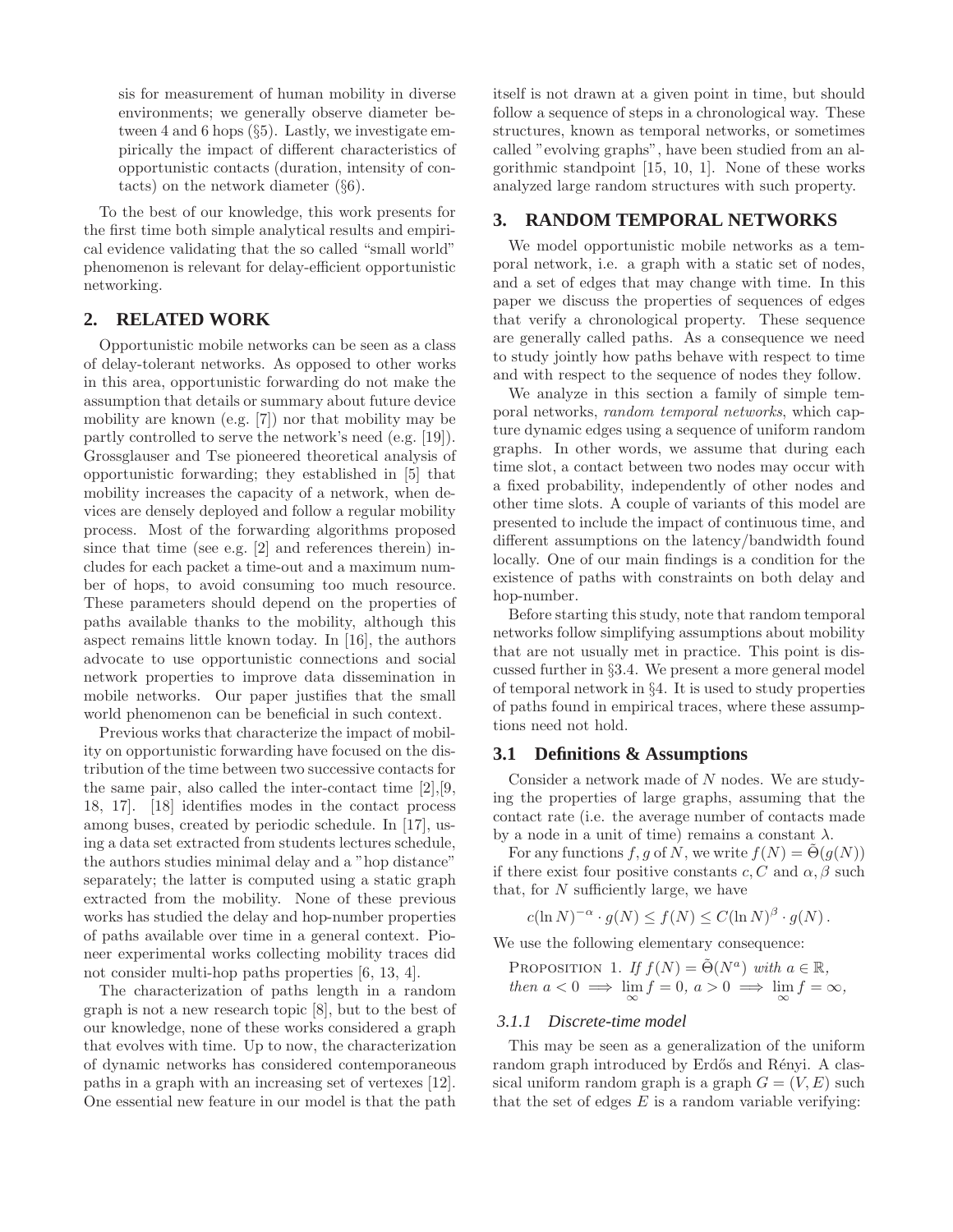- $\mathbb{P}[(u, v) \in E] = p$  for any pair of nodes  $(u, v)$ .
- The events  $\{ (u, v) \in E \}$ , for all pairs  $(u, v)$ , are mutually independent.

Note that since we assume an average contact rate  $\lambda$ , we have in this case  $p = \frac{\lambda}{N-1}$ .

We define a random temporal network as a collection of graphs {  $G_t = (V, E_t) | t \in \mathbb{N}$  } such that

- $\mathbb{P}[(u, v) \in E_t] = p = \frac{\lambda}{N-1}$  for any pair  $(u, v)$ .
- The events  $\{ (u, v) \in E_t \}$ , for all pairs  $(u, v)$  and all time t, are mutually independent.

The pairs  $(u, v)$  may be directed or undirected without changing any of the definitions above.

#### *3.1.2 Continuous-time model*

In the discrete-time model above, for any pair of nodes  $(u, v)$  the set of indices t such that edge  $(u, v)$ is in  $E_t$  is a sequence of integers in  $\mathbb N$  separated by geometric random variables. A natural generalization of the model to a continuous time setting is then to assume that, for any pairs of nodes  $(u, v)$ , the times of contact are separated by exponential random variables. In other words, this process of time instants constitutes a Poisson process. All the results of this paper have been also demonstrated in continuous time (see [3]).

#### *3.1.3 Paths in long contact case/short contact case*

A path from  $u$  to  $v$  in a temporal network is a sequence  $u = u_0 \leadsto^{t_1} u_1 \leadsto \cdots \leadsto^{t_k} u_k = v$  such that:

- $(i)$   $(u_{i-1}, u_i)$  ∈  $E_{t_i}$  for all  $i = 1, ..., k$ ,
- (*ii*)  $t_{i+1} \geq t_i$  for all  $i = 1, ..., k$ .

We assume that all contacts have a fixed duration that is either one time slot (in the discrete time model) or negligible (in the continuous time model). To model the impact of a limited local bandwidth, or local latency, on the properties of paths, we introduce two cases.

We define the *long contact case* as the model where any number of edges may be used in a single time slot, as allowed by the definition of a path found above. In other words we assume that a single time slot is sufficiently long to exchange across several contacts.

On the contrary, we define the short contact case as the model where only one contact may be used in a single time slot. In other words, we require that all paths verify, in addition to the conditions above:

(*ii'*)  $t_{i+1} \geq t_i + 1$  for all  $i = 1, ..., k$ .

# **3.2 Phase transition**

In this section, we first prove a result on the expected number of paths between two nodes, when delay and hops are constrained. This result is then used to describe a phase transition for the appearance of paths in a random temporal network.

#### *3.2.1 Expected number of paths with constraints*

We describe now our main analytical results, which characterize the expected number of paths with constraints on both delay and hop-number. A source  $u$ and a destination  $v$  are fixed in advance and without loss of generality we assume that the packet is ready to be sent at the source at time  $t = 0$ .

Since we are interested in large networks, with a constant contact rate per node, we let  $N$  go to infinity and limit the time and the number of hops allowed in the paths by a slowly increasing function of N.

LEMMA 1. Let us denote the maximum time  $t_N$  and number of hops  $k_N$  of a path allowed in the network. We assume that they are given as a function of  $N$  by:

$$
\begin{cases} t_N = [\tau \cdot \ln(N)] , \\ k_N = [\gamma \cdot t_N] = [\gamma \cdot \tau \cdot \ln(N)] , \end{cases} (1)
$$

where  $\tau$  and  $\gamma$  are two positive constants.

Let us denote by  $\Pi_N$  the number of paths from u to v under the above constraints. Then, as N grows large

- for short contacts,  $\mathbb{E} [\Pi_N] = \tilde{\Theta} \left( N^{-1+\tau(\gamma \ln(\lambda)+h(\gamma))} \right)$ where  $h : x \in [0; 1] \mapsto -x \ln(x) - (1 - x) \ln(1 - x)$ . - for long contacts,  $\mathbb{E} [\Pi_N] = \tilde{\Theta} \left( N^{-1+\tau(\gamma \ln(\lambda)+g(\gamma))} \right)$ 
	- where  $g: x \in [0; 1] \mapsto (1 + x) \ln(1 + x) x \ln(x)$ .

PROOF. This proof follows from the memoryless property of geometric and exponential distributions. We first estimate the probability of success of a path whose nodes are fixed in advance. The expectation is then this probability multiplied by the number of possible combinations. Stirling formula is used to complete the argument. The complete proof can be found in [3].  $\Box$ 

COROLLARY 1. Under the assumption above we have, in the short contact case

$$
\begin{cases} \mathbb{E}[\Pi_N] \to 0 & \text{if } 1/\tau > \gamma \ln(\lambda) + h(\gamma) \\ \mathbb{E}[\Pi_N] \to \infty & \text{if } 1/\tau < \gamma \ln(\lambda) + h(\gamma) \,. \end{cases}
$$

The first result implies that, when  $1/\tau > \gamma \ln(\lambda) + h(\gamma)$ :

 $\mathbb{P}$  [ There exists a path with constraints (1) ]  $\rightarrow$  0

All these results holds for the long contact case when replacing the function h by g.

PROOF. The two first results follows directly from Lemma 1 and Proposition 1. The last result is a consequence from the Markov inequality, which may be written here  $\mathbb{P} [\Pi_N \geq 1] \leq \mathbb{E} [\Pi_N]$ .  $\Box$ 

#### *3.2.2 Phase transition in the short contact case*

The results from the previous section prove that, depending on the values of the two constant numbers  $\tau$ and  $\gamma$ , as well as the contact rate  $\lambda$ , one of the two following statements holds: either there almost surely does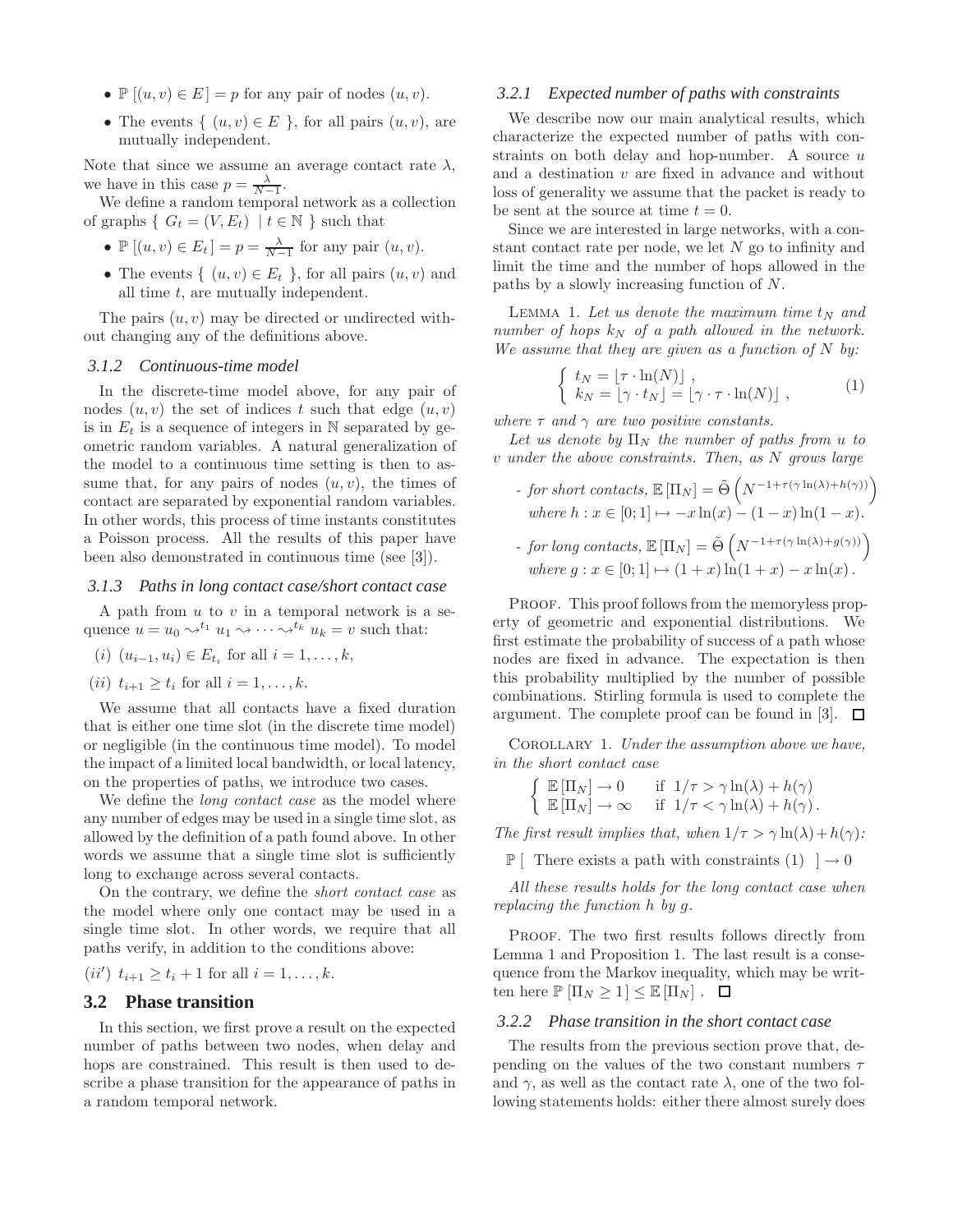not exist a path satisfying the logarithmic bound (1); or the number of paths that satisfy these conditions grows on average to infinity with N. Moreover, one can tell which statement holds simply by comparing the values of  $1/\tau$  and  $\gamma \ln(\lambda) + h(\gamma)$ .



Figure 1: Phase transition (short contact case)

This result might be interpreted as follows. Note that the short contact case implies  $\gamma \leq 1$ . The function  $\gamma \in [0; 1] \mapsto \gamma \ln(\lambda) + h(\gamma)$  admits a maximum, that is given by  $M = \ln(\lambda + 1)$  and this maximum is attained when  $\gamma = \frac{\lambda}{1+\lambda}$ . This is illustrated on Figure 1 where the value of this function of  $\gamma$  was plotted for three different values of λ. We can deduce the following dichotomy:

- If  $\tau$  <  $1/M = 1/\ln(1 + \lambda)$ , then  $1/\tau$  is always larger than  $\gamma \ln(\lambda) + h(\gamma)$  for any value of  $\gamma$ . As a consequence, almost surely there does not exist a path with delay less than  $\tau \ln(N)$  when N is large.
- If  $\tau > 1/\ln(1+\lambda)$ , then the super-critical condition from Corollary 1 is verified for  $\gamma \in [\gamma_1; \gamma_2]$ , an interval which contains  $\frac{\lambda}{1+\lambda}$ . As a consequence, the average number of paths with delay  $\tau \ln(N)$ and  $\gamma \tau \ln(N)$  hops is unbounded for large N,

The delay-optimal path corresponds to the critical value of  $\tau$  for which a path is likely to be found. From a heuristic standpoint, we then expect the delay-optimal path to have delay  $t \approx \frac{\ln(N)}{\ln(1+\lambda)}$  $\frac{\ln(N)}{\ln(1+\lambda)}$ . When  $\tau$  approaches this critical value, the interval of possible values for  $\gamma$ becomes small, and centered around  $\frac{\lambda}{1+\lambda}$ . Hence, we expect that the delay optimal path has hop-number given by  $k \approx \frac{\lambda \ln(N)}{(1+\lambda)\cdot \ln(1+\lambda)}$ . As an example, when  $\lambda = 0.5$ , we expect a delay growing with N as  $t \approx 2.47 \cdot \ln(N)$  and we expect a number of hops  $k \approx 1.64 \cdot \ln(N)$ .

#### *3.2.3 Phase transition in the long contact case*

In the long contact case, the expected number of paths with delay and hop constraints, for large N, becomes large if  $1/\tau < \gamma \ln(\lambda) + g(\gamma)$ . In contrast with the short contact case, the properties of this function of  $\gamma$  change with the value of  $\lambda$  (see Figure 2). As a result, we look at the cases  $\lambda < 1$  and  $\lambda > 1$  separately.



Figure 2: Phase transition (long contact case)

• When  $\lambda < 1$ , the result is very similar to the short contact case. The function of  $\gamma$  admits a maximum  $M = -\ln(1 - \lambda)$ , attained when  $\gamma = \frac{\lambda}{1 - \lambda}$ .

Following the same heuristic as the short contact case, we expect the delay-optimal path to have delay  $t \approx \frac{\ln(N)}{-\ln(1-\lambda)}$  and  $k \approx \frac{\lambda \ln(N)}{-(1-\lambda)\cdot\ln(1-\lambda)}$  hops. As an example, when  $\lambda = 0.5$ , we expect a delay  $t \approx 1.69 \cdot \ln(N)$  and the same number of hops.

• When  $\lambda > 1$ , we notice a difference with the short contact case, since the function of  $\gamma$  is increasing and unbounded. In that case, for any  $\tau$ , even an arbitrary small constant, some paths exist with a delay less than  $\tau \ln(N)$ .

To compute the hop-numbers of these paths, we proceed as follows. Since  $1/\tau$  is large,  $\gamma$  should then be sufficiently large to satisfy the condition of the corollary. The function of  $\gamma$  is then close to its asymptote  $\gamma \mapsto 1 + \gamma \ln(\lambda)$ . We deduce that the smallest value of  $\gamma$  verifying the condition is  $\frac{1-\tau}{\tau \ln(\lambda)}$ , hence  $k = \gamma \tau \ln(N)$  given by  $k \approx \ln(N)/\ln(\lambda)$ .

This last regime should not come as a surprise: in a static random graph, there exists a phase transition when  $\lambda$  approaches 1. In particular, when  $\lambda$  is greater than 1, there almost surely exists a unique connected component with a large size (see Theorem 5.4 p.109 in [8]). In our model, since the long contact case allows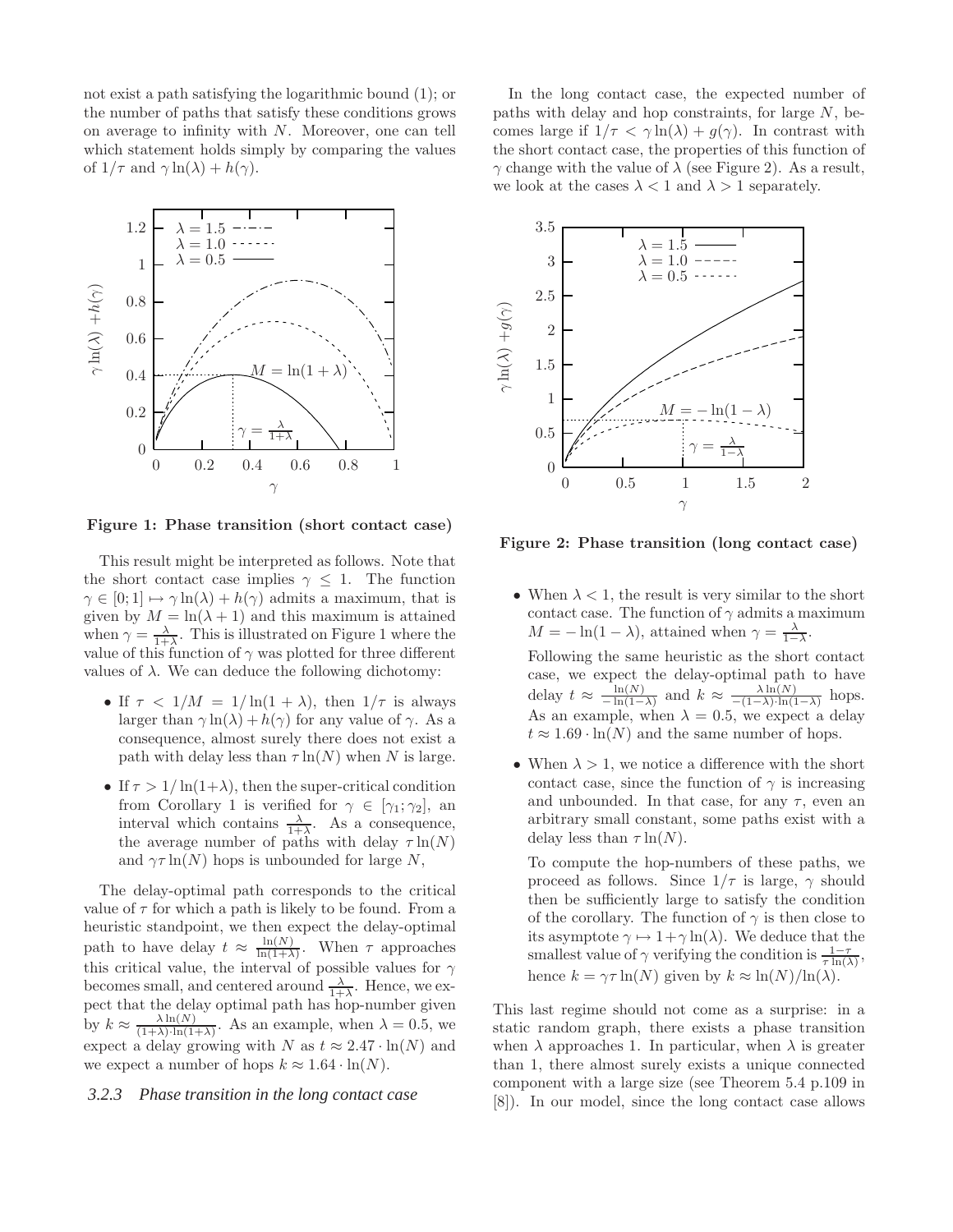one to use any number of hops during the same time slot, this property implies that there does exist paths for any arbitrarily small  $\tau$ . In other words, although the network is still changing with time, it is essentially "almost-simultaneously connected".

#### **3.3 Impact of the contact rate**

We have seen above that the value of the contact rate  $\lambda$  impacts qualitatively the phase transition in the long contact case, as  $\lambda$  becomes larger than 1. More generally, when  $\lambda$  is less than 1, it has a direct impact on the delay of the paths present in a random temporal network. We note in particular that as  $\lambda$  gets small, the minimum value of  $\tau$  for which a path may exist (respectively  $1/\ln(1+\lambda)$  and  $-1/\ln(1-\lambda)$  for the short and the long contact case) becomes large.

In contrast with delay, the hop-number of a path varies little as  $\lambda$  changes. In particular, when  $\lambda$  becomes small, the hop-number for the delay-optimal path in both short and long contact cases no longer depends on  $\lambda$  and it converges to  $\ln(N)$ .



# Figure 3: Hop-number of the delay-optimal path seen as a function of the contact rate

One may think of the following explanation for this result: As  $\lambda$  decreases, the network is essentially completely disconnected except occasionally for one or several disjoint pairs of nodes. Therefore, if we rescale time by merging periodically a fixed number of time slots together, the network appears to be very similar (a few disjoint pairs of nodes) except for an appropriate scaling of the contact rate. As a consequence, decreasing  $\lambda$  linearly increases the time needed to create a path, but is unlikely to impact the actual hop-number of this path. The analysis above makes this intuition rigorous.

We summarize our results in Figure 3. The  $y$ -axis represents the estimate of the hop-number for the delayoptimal path, normalized by  $\ln(N)$ . We see that in both dense and sparse regimes, short and long contacts are in good agreement. They differ only near the critical value  $\lambda = 1$ , where the long contact case has a singularity. This singularity is not likely to occur in practice as bandwidth limits the hops in a single time slot.

## **3.4 Discussions**

We have studied the properties of random temporal networks, as they become large. We have shown that a source destination pair admits on average many forwarding paths using a small number of hops and over a short number of time-slots (i.e. both grow as the logarithm of the network size). Note that the delay of the optimal paths depends heavily on the contact rate between the nodes. On the other hand, the hop-number of these paths seems rather insensitive to changes in the contact rate  $\lambda$ , with the only exception of the longcontact case around the value  $\lambda = 1$ .

Inspired by these results, one may compute the diameter of a network using the paths with an optimal delay, and deduce that temporal networks generally have a small diameter, for almost any contact rate. However, our model is based on several important simplifications that may impact in general the delay and hop-number of paths in opportunistic networks:

- Size: The results above assume that the network is large enough to apply equivalence class results.
- Homogeneity: We have assumed that nodes contact others uniformly at random. In practice this is not true as people tend to come close to each other according to their habits and the communities of interest that they share.
- Inter-contact time statistics: Since we assume that contacts between nodes follow Bernoulli or Poisson Processes, the distribution of time between two contacts of a pair is light tailed. Previous experiments have shown that this assumption holds only at the timescale of days and weeks [2, 9].

It is nevertheless possible to extend all of the results we have obtained so far to contacts described by a renewal process with general inter-contact time distribution with finite variance. We expect this to have a major impact on the delay of a path, but a relatively small impact on hop-number.

• Stationarity: This model does not include periodic diurnal cycles in the variation of the contact rate that are typically found in human mobility. The network may change from a highly mobile and dense subset of contacts into a sparse and slowly varying subset of contacts. Again, we expect this effect to impact the delay of paths in temporal network, but not much their hop-number.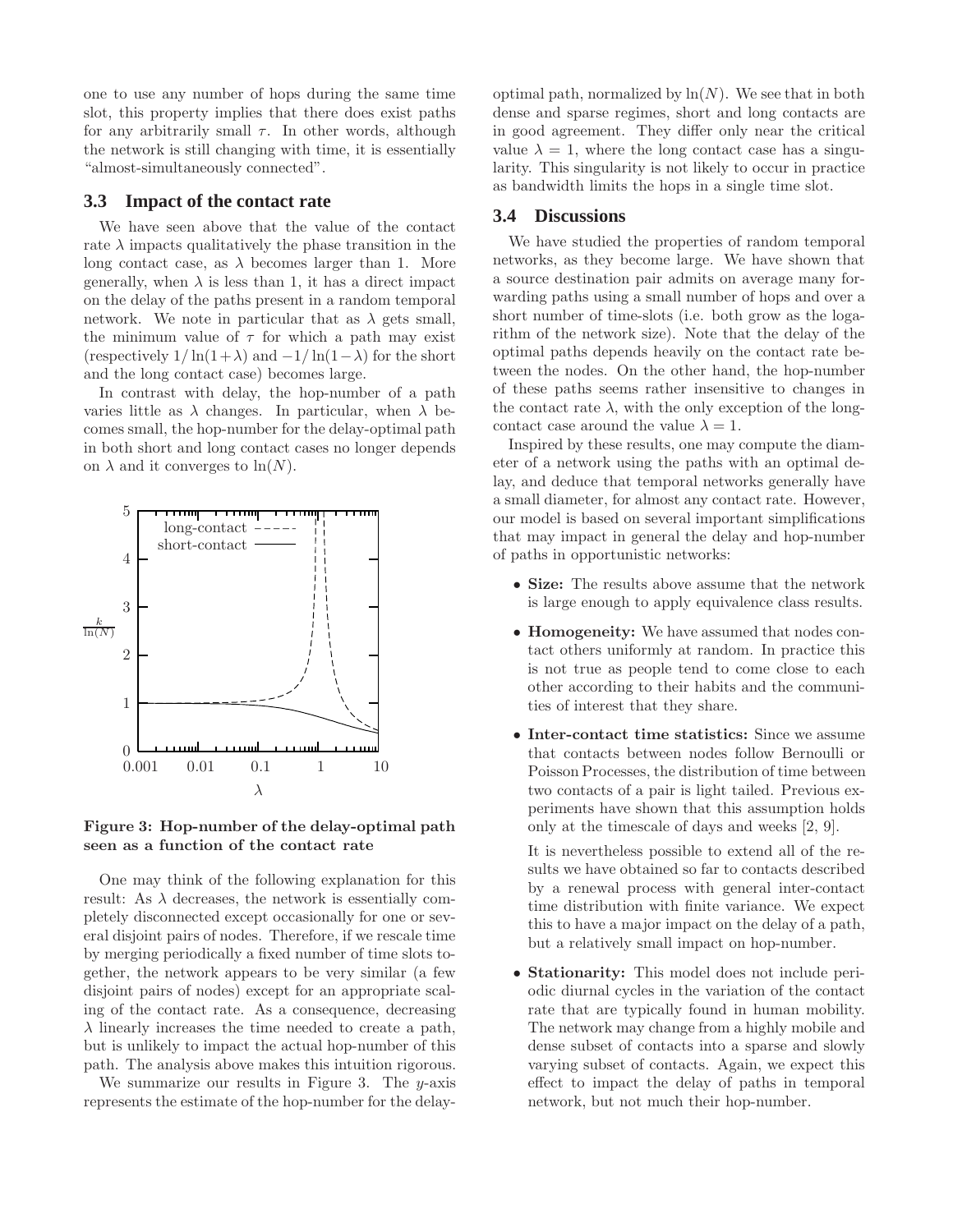In the rest of this article, after having formally defined the diameter of any temporal network, we estimate its value for mobility traces where in general none of these assumptions holds. Our goal is to demonstrate that the fundamental insight brought up by this simple model translate in practice into similar qualitative trends.

# **4. NETWORK DIAMETER DEFINITION AND MEASUREMENT METHOD**

In this section, we first formalize our definition of network diameter. We then describe an algorithm to study efficiently and exhaustively the properties of delay optimal paths in opportunistic networks. This algorithm is instrumental to study the diameter found in large traces, as done in the next section. It is one of the contributions of this work.

#### **4.1 Definition of diameter**

The diameter of a network is an upper bound on the number of intermediate hops needed to find at least one path between any two nodes. What is essentially new in a temporal network is that one has to specify whether this path should also satisfy a condition on its time characteristics. Inspired by the results from the previous section, we define the diameter such that we require this path to be almost always optimal.

For  $k \in \mathbb{N} \cup \{\infty\}$ , and  $t \geq 0$  let  $\Pi(t, k)$  be 1 if there exists a path that uses at most k hops and succeeds to deliver a packet within t seconds, let  $\Pi(t, k)$  be 0 otherwise. This variable depends on the source, destination, and starting time of the packet. For  $\varepsilon > 0$ , we define the  $(1-\varepsilon)$ -diameter as the minimum integer k such that

$$
\forall t \geq 0, \mathbb{P} \left[ \Pi(t, k) = 1 \right] \geq (1 - \varepsilon) \cdot \mathbb{P} \left[ \Pi(t, \infty) = 1 \right].
$$

This expression can be interpreted in two ways: in a stochastic model of a stationary homogeneous network, like the one we studied in §3, the probability is chosen according to the distribution of the random variables  $\Pi(t, k)$  seen at any time between any two nodes. In a mobility data set, we consider the empirical probability combining uniformly observations for all sources, destinations and starting times. In both case, this expression states that, for any delay-constraint, it is almost as likely to find a successful path within  $k$  hops than it is with any more hops.

One may think of this definition as an example of "competitive analysis" since the success ratio (i.e., the probability to find a path within t seconds and at most  $k$  hops) is not described in absolute term, but instead is compared with an optimal strategy. It helps the definition to adapt to variable environments. However, it requires one to know beforehand the performance of the delay-optimal paths at all time, which is why we formally describe in the rest of this section how they can be extracted from traces.

## **4.2 Paths in temporal networks**

Each data set may be seen as a temporal network. More precisely we represent it as a graph where edges are all labeled with a time interval, and there may be multiple edges between two nodes. A vertex represents a device. An edge from device  $u$  to device  $v$ , with label  $[t<sup>beg</sup>; t<sup>end</sup>]$ , represents a contact, where u sees v during this time interval. The set of edges of this graph therefore includes all the contacts recorded by each device.

Paths associated with a sequence of contacts: We intend to characterize and compute in an efficient way *all* the sequences of contacts that are available to transport a message in the network. Note that we allow simultaneous contacts to be used, as in the long contact case defined in §3.1. It is possible to include a positive transmission delay in all these definitions, we expect that the diameter will be smaller in that case.

A sequence  $(e_i = (u_{i-1}, u_i, [t_i^{\text{beg}}, t_i^{\text{end}}]))_{i=1,...,n}$  of contacts is valid if it can be associated with a time respecting path from  $u_0$  to  $u_n$ . In other words, it is valid if there exists a non-decreasing sequence of times  $t_1 \leq t_2 \leq \ldots \leq t_n$  such that  $t_i^{\text{beg}} \leq t_i \leq t_i^{\text{end}}$  for all *i*. An equivalent condition is given by:

$$
\forall i = 1, \dots, n, \ t_i^{\text{end}} \ge \max_{j < i} \left\{ \ t_j^{\text{beg}} \right\} . \tag{2}
$$

The time-respecting path associated with a sequence of contacts  $(e_1, \ldots, e_n)$  is not unique, but we can characterize all of them as follows. Let us formally define the last departure of this sequence as  $LD(e) = min_i \{ t_i^{end} \};$ and the *earliest arrival* as  $EA(e) = \max_i \left\{ t_i^{\text{beg}} \right\}.$ 

From the definition of a time respecting path, we have

 $(i)$  All paths associated with this sequence of contacts verify  $t_1 \leq L\mathbf{D}$  and  $t_n \geq \mathbf{E}\mathbf{A}$ .

This property shows that the last departure is in fact the maximum possible starting time of a path using this sequence of contacts. Similarly the earliest arrival denotes the minimum possible ending time for a path using this sequence. These two optimums are attained, as one can immediately check the following.

- (*ii*) If LD  $\leq$  EA, there is a path with  $t_1 =$  LD,  $t_n =$  EA.
- (*iii*) If EA  $\leq$  LD, there is a path with  $t_1 = t_2 = \ldots$  $t_n = t$  for all  $t \in [EA; LD]$ .

Concatenation: Concatenating two sequences of contacts that both verify Eq. (2) does not necessarily create a compound sequence that verifies Eq. (2) (see [3] for a counterexample). We can characterize exactly when concatenation between two sequences is possible:

(iv) Two sequences (e), (e') of contacts such that  $u_n =$  $u'_0$  and that both verify Eq. (2) can be concatenated into a sequence of contacts e' ∘ e satisfying Eq. (2) if and only if  $EA(e) \leq LD(e')$ .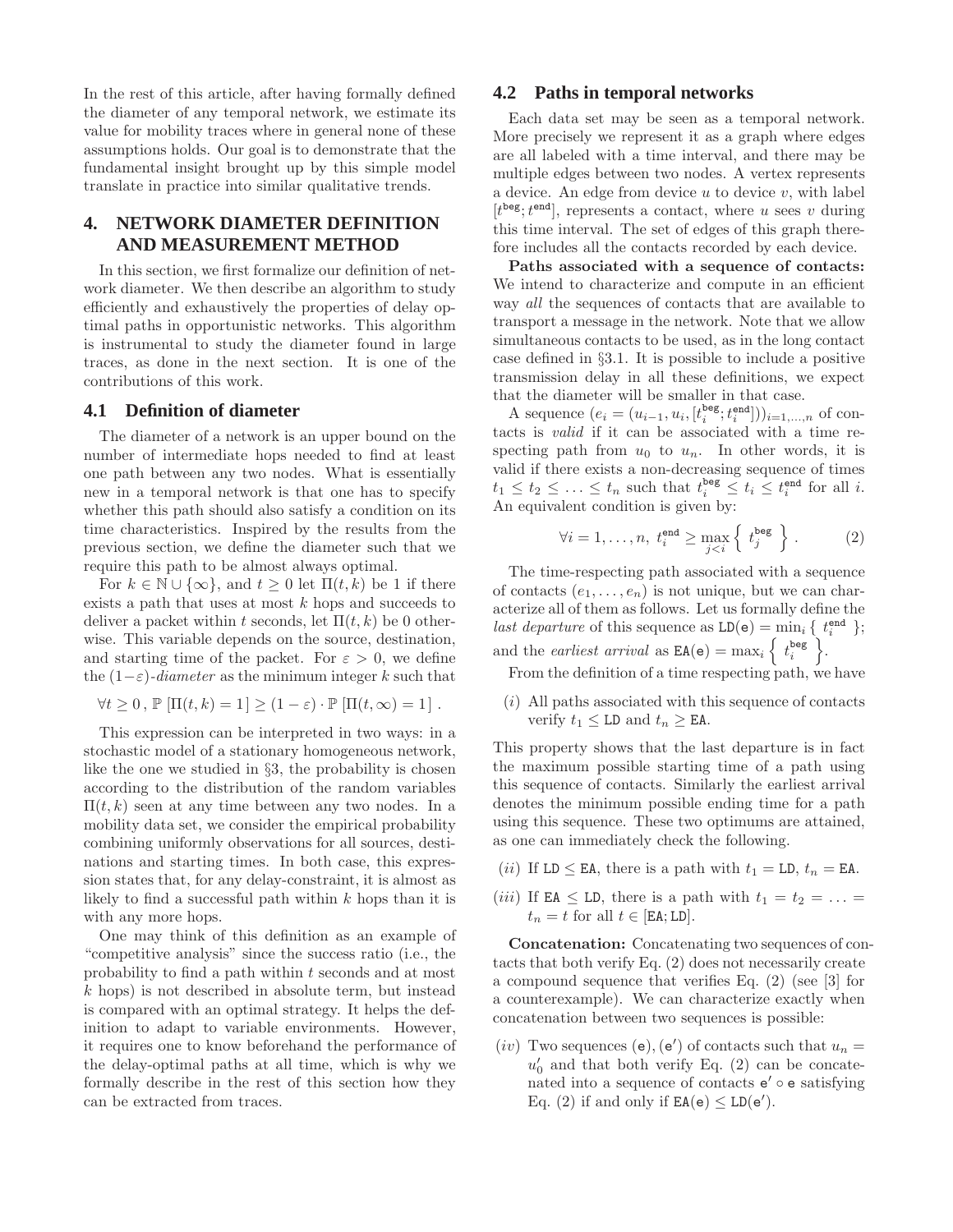When the condition above is verified, we can deduce the values LD, EA associated with the concatenated sequence as follows:  $EA(e' \circ e) = \max(EA(e), EA(e')),$  and  $LD(e' \circ e) = min(LD(e), LD(e'))$  (see examples in Figure 4). Note that  $EA = t^{\text{beg}} \leq t^{\text{end}} = LD$  for a sequence made with a single contact, but sequences with multiple contacts, like Figure 4 (a), might not verify  $EA \leq LD$ .



Figure 4: Two examples of concatenation

### **4.3 Delay-optimal paths**

So far we have been describing a method to characterize when a sequence of contacts supports a timerespecting path, and when we can concatenate them. However, computing all of them in general is very costly. In this section, we formally define paths that are optimal in terms of delay, and therefore are susceptible to impact the diameter of the network.

Delivery function: As a consequence of  $(ii)$  and (*iii*), for a message created at  $u_0$  at time t, if  $t \leq L$ D then there exists a path associated with the sequence of contacts e, that transports this message and delivers it to  $u_n$  at time max(t, EA). Otherwise, when  $t > L$ D, no path based on these contacts exists to transport the message. The optimal delivery time of a message created at time  $t$ , on a path using this sequence of contacts, is given by  $det(t) = \begin{cases} \max(t, EA) & \text{if } t \leq LD, \\ \infty & \text{else.} \end{cases}$ 

 $\infty$  else.

Similarly the optimal delivery time for any paths that use one of the sequences of contacts  $e_1, \ldots, e_n$  is

$$
\text{del}(t) = \min\{\max(t, \text{EA}_k), 1 \le k \le n \text{ s.t. } t \le \text{LD}_k\}\tag{3}
$$

where the minimum of an empty set is equal to  $\infty$ .

Optimal paths: We say that a time respecting path, leaving device  $u_0$  at time  $t_{\text{dep}}$ , arriving in device  $u_n$ at time  $t_{\text{arr}}$ , is strictly dominated in case there exists another path from  $u_0$  to  $u_n$  with starting and ending times  $t'_{\text{dep}}, t'_{\text{arr}}$  such that  $(t'_{\text{dep}} \geq t_{\text{dep}}$  and  $t'_{\text{arr}} \leq t_{\text{arr}})$ , and if at least one of these inequalities is strict. A path is said optimal if no other path strictly dominates it.

According to  $(ii)$  and  $(iii)$  above, among the paths associated with a sequence of contacts with values (LD, EA) the optimal ones are the following: if  $LD \leq EA$ , this is the path starting at time LD and arriving at time EA. Otherwise, when  $LD > EA$ , all paths that start and arrive at the message generation time  $t \in [EA; LD]$  are optimal.



Figure 5: Example of a delivery function, and the corresponding pairs of values  $(LD_i, EA_i)_{i=1,2,3,4}$ .

An example of delivery function is shown in Figure 5. Note that the value of the delivery function (y-axis) may be infinite. Pairs (LD<sub>1</sub>, EA<sub>1</sub>) to (LD<sub>3</sub>, EA<sub>3</sub>) satisfy EA  $\leq$ LD, they may correspond to direct source-destination contacts, or sequence of contacts that all intersect at some time; the fourth pair verifies  $LD_4 < EA_4$ , hence it does not correspond to a contemporaneous connectivity. The message needs to leave the source before LD4, and remains for sometime in an intermediate device before being delivered later at time EA4.

## **4.4 Efficient computation of optimal paths**

We construct the set of optimal paths, and delivery function for all source-destination pairs, as an induction on the set of contacts in the traces. We represent the delivery function for a given source-destination pair by a list of pairs of values (LD, EA). The key element in the computation is that only a subset of these pairs is needed to characterize the function del. This subset corresponds to the number of discontinuities of the delivery function, and the number of optimal paths that can be constructed with different contact sequences.

We use the following observation: We assume that the values  $(LD_k, EA_k)_{k=1,...,n}$ , used to compute the delivery function as in (3), are increasing in their first coordinate. Then, as  $k = n, n - 1, \ldots$ , we note that the  $k$  th pair can always be removed, leaving the function del unchanged, unless this pair verifies:

$$
EA_k = \min\{ EA_l \mid l \ge k \}.
$$
 (4)

In other words, a list such that all pairs verify this condition describes all optimal paths, and the function del, using a minimum amount of information.

As a new contact is added to the graph, new sequences of contacts can be constructed thanks to the concatenation rule (fact  $(iv)$  shown above). This creates a new set of values (LD, EA) to include in the list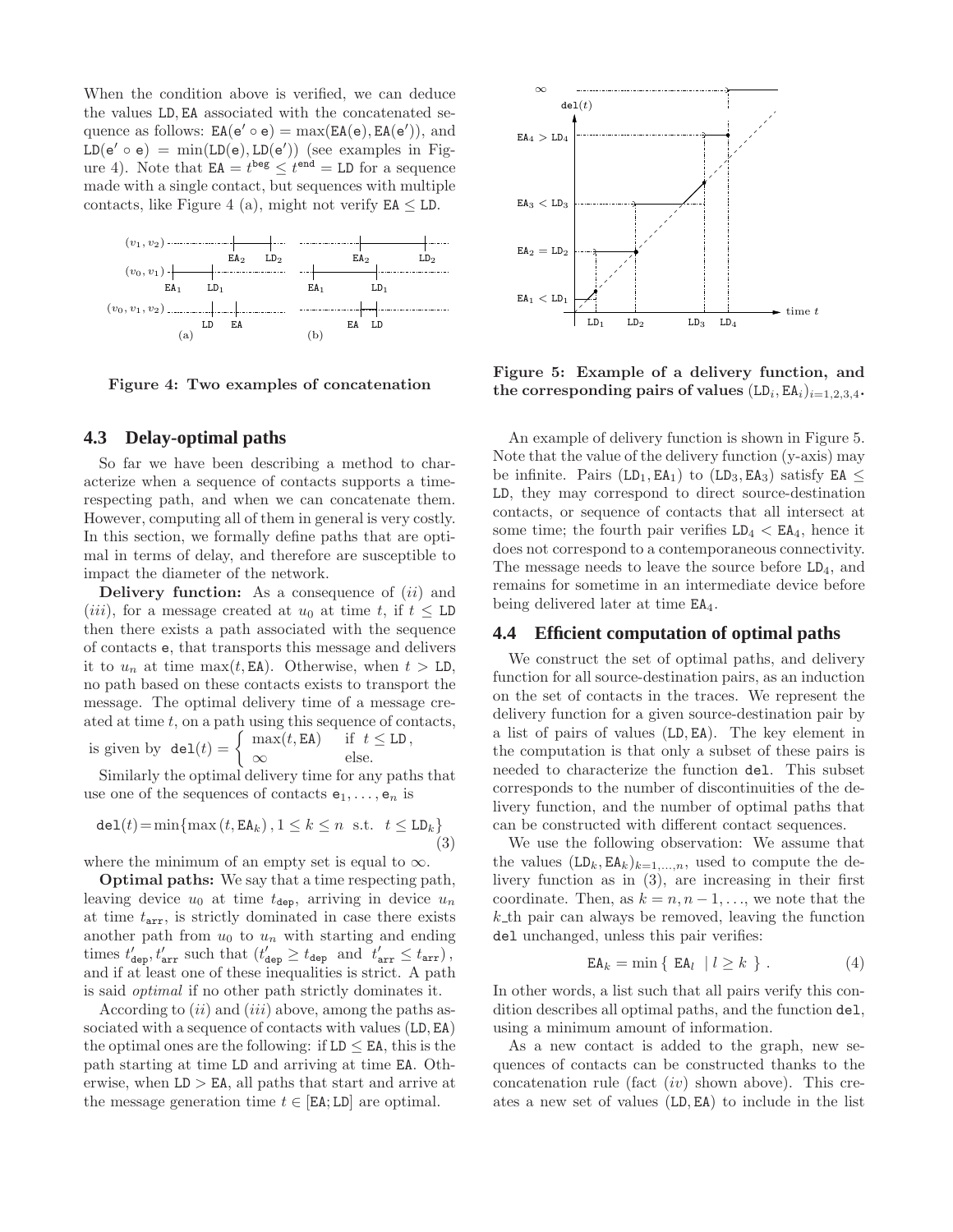of different source-destination pairs. This inclusion can be done so that only the values corresponding to an optimal path are kept, following condition (4).

We show that our method can also be used to identify all paths that are optimal inside certain classes, for instance the class of paths with at most  $k$  hops. This can be done by computing all the optimal paths associated with sequences of at most  $k$  contacts, starting with  $k = 1$ , and using concatenation with edges on the right to deduce the next step.

Compared with previous generalized Dijkstra's algorithm [1, 7], this algorithm computes directly representation of paths for all starting times. That is essential to have an exhaustive search for paths, and estimate the diameter of a network at any time-scale. We found algorithm UW2 in [15] to be the closest to ours. We have introduced here an original specification through a concise representation of optimal paths which makes it feasible to analyze long traces with hundred thousands of contacts. Recently we have found that another algorithm has been developed independently to study minimum delay in DTN [18]. It works as follows: a packet is created for any beginning and end of contacts; a discrete event simulator is used to simulate flooding; the results are then merged using linear extrapolation.

# **5. EMPIRICAL RESULTS**

In this section we present first our data sets. Then we analyze the characteristics of optimal paths in opportunistic networks using the methodology described in the previous section.

#### **5.1 Mobility data sets**

We use four experimental data sets. Three were collected by the Haggle Project [2]. They include two experiments conducted during conferences, Infocom05, Infocom06, and one experiment conducted in Hong-Kong. The fourth data set was collected by the MIT Reality Mining Project [4]. Table 1 summarizes important characteristics of these data sets.

In the Haggle experiments, people were asked to carry an experimental device (i.e., an iMote [2]) with them at all times. These devices log all contacts between experimental devices (i.e., called here internal contacts) using a periodic scanning every  $t$  seconds, where  $t$  is called granularity. In addition, they log contacts with other external Bluetooth devices (i.e., external contacts) that they meet opportunistically (e.g., cell phones, PDAs).

In *Infocom05*, and *Infocom06* data sets, the experimental devices were distributed to students attending the conference. The largest experiment is  $Infocom06$ with 78 participants. By default we are presenting here results for internal contacts only; results with internal and external contacts are very similar.

In Hong-Kong, people carrying the experimental de-

vices were chosen carefully in a Hong Kong bar to avoid social relationships between them. These people returned the iMote at the same bar a week later. As a consequence, there are only few internal contacts, which is why we are presenting here results with both internal and external contacts.

Note that our data sets may not include all opportunistic encounters between participants of the experiment, because of the time between two scans, hardware limitations, software parameters, and interference [14]. For the same reasons, it is also possible that some contacts appear shorter than they are. In addition, we do not have access to the contact history of the external devices and, as consequence, we miss some of the direct contacts between them as well. We examine the impact of this "sampling" effect in §6.

The Reality Mining data set includes records from Bluetooth contacts and GSM base stations for a group of cell-phones distributed to 100 MIT students during 9 months. We only show results from the Bluetooth data set. We also made the same observations on the GSM data set, as well as other publicly available data sets, including traces from campus WLAN in Dartmouth [6] and UCSD [13]. These results can be found in [3].

# **5.2 Preliminary observations**

Figure 6 shows the next time the device is in range of another device (z-axis) as a function of time (x-axis), for six representative participants (y-axis) chosen in three data sets. Hence, the diagonal on this plot represents a period of uninterrupted contact, while the steps correspond to period with no contact at all.



## Figure 6: Time of the next contact with any other device, as seen by six participants in Hong Kong, Reality Mining, and Infocom05.

These results confirm that the data sets we have used exhibit variable contact characteristics over time. The nodes in Hong Kong and Reality Mining exhibit low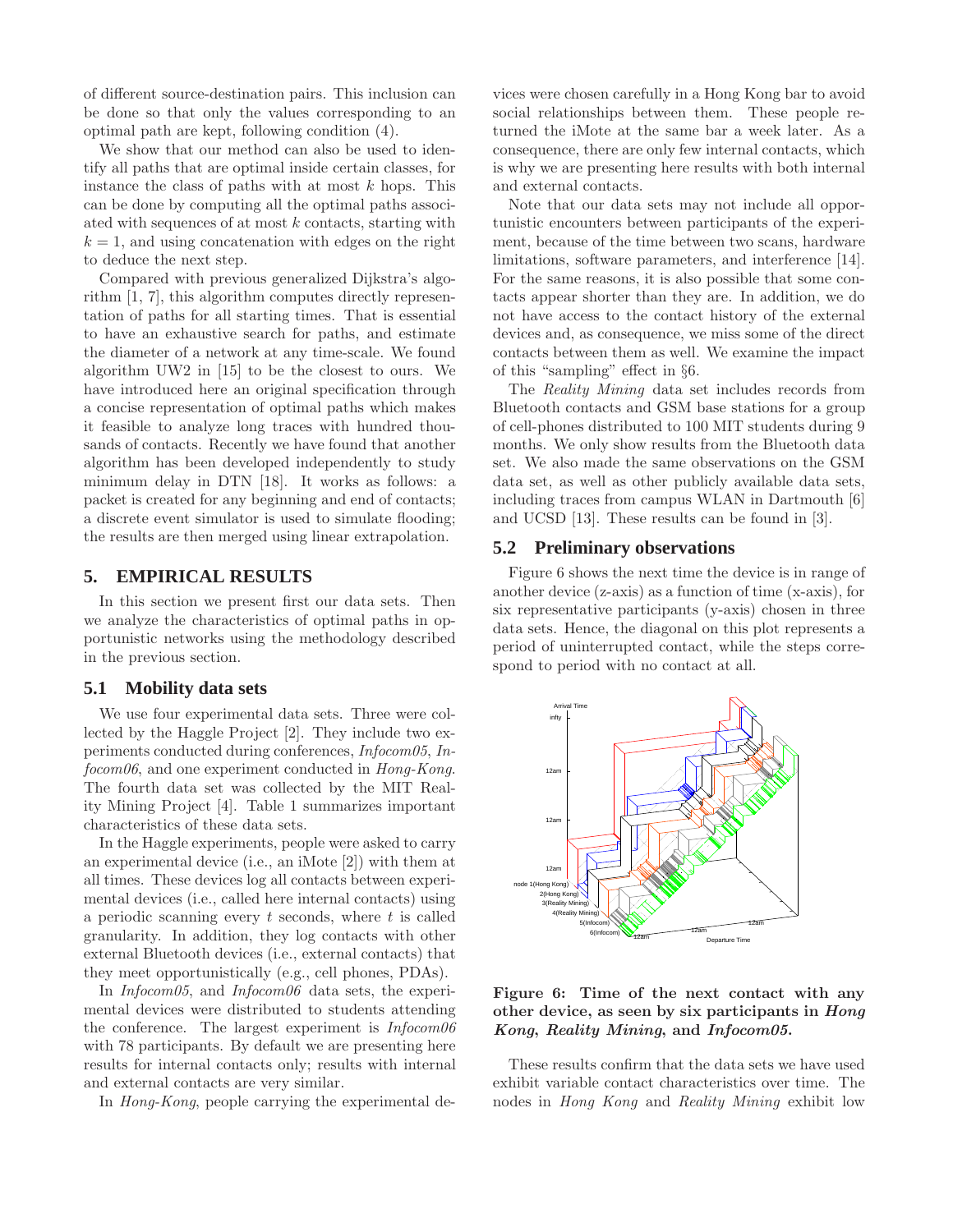| Experimental data set                     | Infocom05 | Infocom06 | $H$ ong-Kong         | <i>Reality Mining BT</i> |
|-------------------------------------------|-----------|-----------|----------------------|--------------------------|
| Duration (days)                           |           |           |                      | 246                      |
| Granularity (seconds)                     | 120       | 120       | 120                  | 300                      |
| Number of experimental Devices            | 41        | 78        | 37                   | 100                      |
| Number of internal Contacts               | 22,459    | 182,951   | 560                  | 54,667                   |
| Rate of contact (only internal contacts)  | 1.10      | 1.70      | $8.6 \times 10^{-3}$ | $15 \times 10^{-3}$      |
| Number of external Devices                | 223       | 4,649     | 831                  | N/A                      |
| Number of external Contacts               | 1,173     | 11,630    | 2,507                | N/A                      |
| Rate of contact (incl. external contacts) | 1.39      | 2.53      | $98 \times 10^{-3}$  | N/A                      |

Table 1: Characteristics of the four experimental data sets

contact rate and they go through periods of complete disconnection that might sometimes last during more than one day (e.g. node 1). We also notice some periods of high contact rate, where the node is always in reach of one or several devices. These periods are usually rare and short in Hong Kong and Reality Mining. In contrast, nodes in Infocom05 are almost always in a high contact period, except at night.



Figure 7: Distribution of contact duration

Figure 7 plots distributions of contact duration for the four data sets. This figure shows that contact duration vary a lot in all traces (from a couple of minutes up to several hours). Above 75% of contacts (143,502 contacts) in  $Infocom06$  are only one slot long (i.e. 2 minutes). This can be partly explained by the sampling effect mentioned in §5.1. However we still find around 0.4% (765 contacts) that are longer than one hour. This has two important consequences: First, a path computation technique representing each contact as an interval of time, rather than a collection of discrete instantaneous contacts, should scale more easily. Second, it is an issue whether the contacts that are short are actually useful to carry data. Removing those short contacts may actually impact the diameter of the network. We discuss these points further in §6.2.

## **5.3 Properties of Delay-optimal Paths**

Following the methodology described earlier, we compute the sequence of optimal paths found between any source and destination in the network, varying the maximum number of hops in a path between 1 and 4, and infinity. Figure 8 shows, for a given source-destination pair in Hong Kong, the delivery function for different maximum number of hops (i.e. intermediate relays).



Figure 8: Example of a delivery function, for a given source-destination pair during Hong-Kong, for paths with various number of hops.

In the example shown here, there is no path from the source to the destination when using paths with less than 3 hops. When 4 hops can be used, the number of optimal paths increases to 5. We see also that there is no optimal path with more than 4 hops; the delivery function is identical when the maximum hop is set to 4 or infinity. [3] contains similar results on other traces.

#### *5.3.1 Distribution of delay*

From the sequence of delay-optimal paths we deduce the delay obtained by the optimal path at all time. We combine all the observations of a trace uniformly among all sources, destinations, and for every starting time (in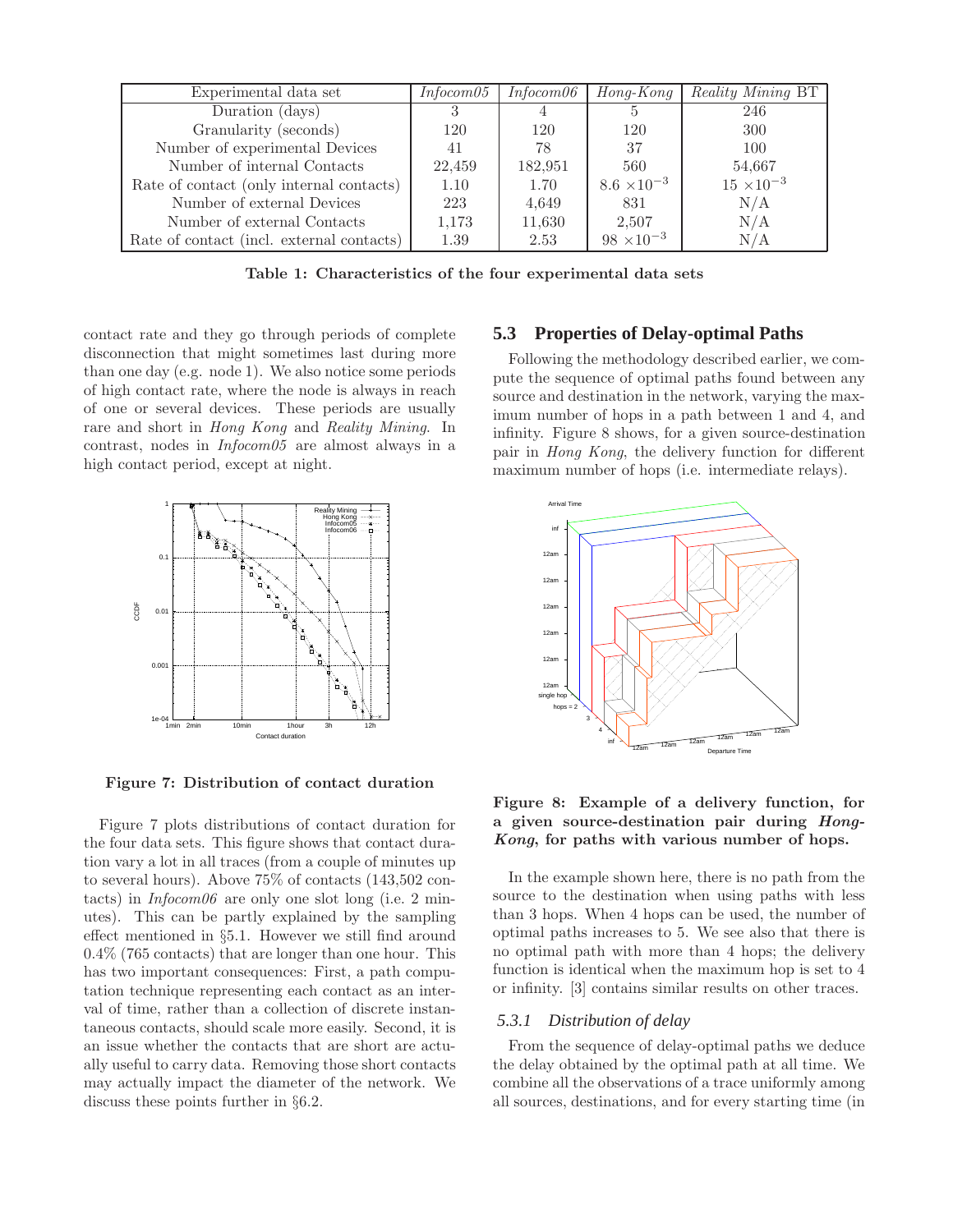

Figure 9: CDF function for the optimal transmission delay, observed for all source-destination pairs.

seconds). We present this aggregated sample of observations via its empirical CDF in Figure 9; the maximum hop-number varies between 1, 4 or 6, and infinity. Note that the value of the CDF for a given time  $t$  is equal to the probability to successfully find a path within time t, when sources, destinations and message generation time are chosen at random. If no path exists, we include an infinite value in the distribution. Under each figure, we indicate the value of the diameter at confidence level 99%. We present the distribution on a [2 minutes,1week] time period, as paths with larger delay are not likely to be of any use (about this point, and for the diameter seen at every timescale, see [3]).

We notice first, that for all time-scale and all data sets, the difference of the CDF between 4 to 6 hops and unlimited hops is very small (as found by the value of the diameter). Second, we do observe some difference across data sets. The Infocom05 data set is by far the best connected: a direct contact to the destination may be found within 1 day with probability 65%, whereas this is the case in less than 3% for both other data sets. In addition, the relative improvement introduced by using paths with several hops is not the same depending on the time-scale and the data sets. This improvement seems almost negligible in Hong-Kong for small timescales (less than an hour), whereas in  $Infocom05$ this is where it is the largest. For large timescales (more than 6 hours), we have the exact opposite. We conjecture that it is related to the contact rate, or contact intensity, between the participating nodes (high in conference, as may be seen in Table 1, low in other data sets) and explore this further in §6.1. Note that we have observed variation inside the same data set as well, for instance when studying the CDF of the minimum delay during day time only (see [3]). The result confirms the correlation between multi-hop delay improvement at small time-scale and high contact rate.

These results validate the small value of the diameter

compared to network size, for all the environments we have studied, as in random temporal networks. We now wish to study further the impact of the contact rate.

# **6. MOBILITY CHARACTERISTICS AND NETWORK DIAMETER**

The previous section assumes that all the contacts found in a trace can be used to exchange information between two nodes. In practice, some contacts may not be available for forwarding, because of a collision or if these contacts are too short. In this section we apply a "contact removal" technique to a mobility trace: Each contact is either kept or removed according to a given rule fixed in advance. In a second step the diameter and the delay for this network are measured, using the same methodology as before. One could also add or move contacts in a trace, but we choose here not to do that because it seems harder to interpret results where some contacts are created artificially. We use in this section the second day of *Infocom06*, to start from a data set that contains a large number of contacts.

#### **6.1 Contact rate**

We vary the rate of contacts in a network by removing each contact independently with the same fixed probability p. Figure 10 plots the empirical CDF of the minimal delay, or delay obtained with optimal paths, for Infocom06, before and after probabilistic contact removal with  $p = 0.9$  and  $p = 0.99$ . The results shown are the average of 5 independent experiences.

As expected, removing contacts deteriorates the delay performance, especially for small time-scale. The probability to reach a destination within 10 minutes drops from 35% to 0.2% when 99% of the contacts are removed, while the probability of success within in 6 hours decreases from 90% to 15%. On the other hand random contact removal does not seem to impact the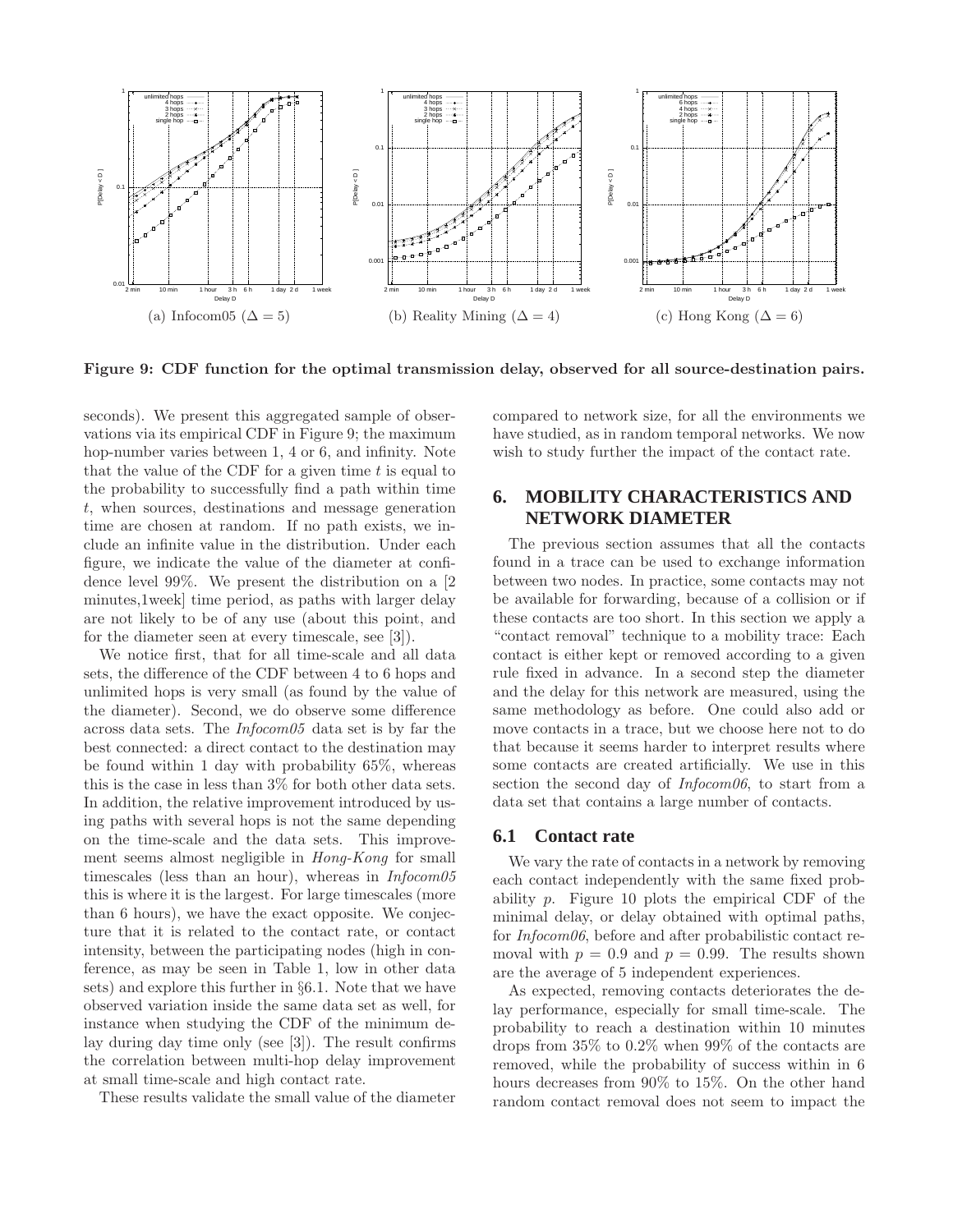

Figure 10: Empirical CDF of minimum delay when contacts are removed randomly  $(Infocom06)$ 

diameter of the network, which remains under 5 hops. Moreover, as contacts are removed the improvement introduced by using several intermediate hops becomes less important at small time-scale, and remains important at large time-scale. This confirms the intuition that improvement at small time scales is related to high contact rate values (as seen in §5.3.1).

#### **6.2 Contact duration**

We now remove each contact if it lasts less than  $t$  seconds, where t is a fixed threshold. Figure 11 presents the empirical CDF of the minimal delay after we remove contacts that last less than 2, 10 and 30 minutes (respectively 75%, 92% and 99% of contacts removed). Contacts that are less than 2 minutes are those with a device seen during a single scan. When these contacts are removed, the success probability is halved at any time scale, all the results we have obtained remain.

Interestingly the diameter changes when we only keep contacts that last more than 10 minutes. First note that the probability to find a path with delay less than 10 minutes remains above 5%, while it was 2% when we had removed  $90\%$  of contacts randomly. In other words, keeping only the longest contacts maintain more available paths within a small delay. However this comes at the cost of an increased diameter.

One explanation for this phenomenon is that contacts are with different types: long contacts with less mobile nodes, or familiar people, and short contact where people are met that are belonging to any other part of the group. This result suggests that opportunistic schemes have to take advantage of short contacts (less than 10 minutes), not only because there are many, but also because those may help to keep the diameter small.

As a summary, Figure 12 plots the diameter (with confidence level 99%) for each delay separately. As suggested before, we observe that the diameter decreases with delay for high contact rate. In contrast, the diameter increases with delay when the contact rate is low. In between, we find an intermediate regime where the diameter might be larger for a narrow range of time. We conjecture this is because the network remains connected but lacks shortcuts between far-away nodes.

# **7. CONCLUSION**

This work establishes the existence of the so-called "small-world" phenomenon in opportunistic mobile networks. From a theoretical perspective, we have proved that the diameter grows slowly with the network size in a simple random case. We have also analyzed multiple human contact traces and observed that the network diameter generally varies between 3 and 6 hops, for networks containing from 40 up to a hundred nodes. This result holds for sparse and dense networks, and the diameter varies only a little when contacts are removed. This result has important impacts on how to design forwarding algorithms in opportunistic networks. In particular, it indicates that messages can be discarded after a few number of hops without occurring more than a marginal performance cost.

We now describe some important future extensions for this work. First, note that Corollary 1 proves that the expected number of paths becomes large under supercritical condition, but it does not prove that a path exists almost surely. Proving this last result is more difficult, and beyond the scope of this paper as the classical concentration method known as "second moment" (e.g. p.54 in [8]) does not apply. Second, this paper proves that short paths generally exist between any two nodes, but it does not indicate whether these paths can be found efficiently by a distributed algorithm using local information in the nodes. This topic has been addressed on static graphs with a more complex model [11], but the extension of these results to temporal networks remains an open problem. Third, the traces we used are unlikely to follow the simple prop-